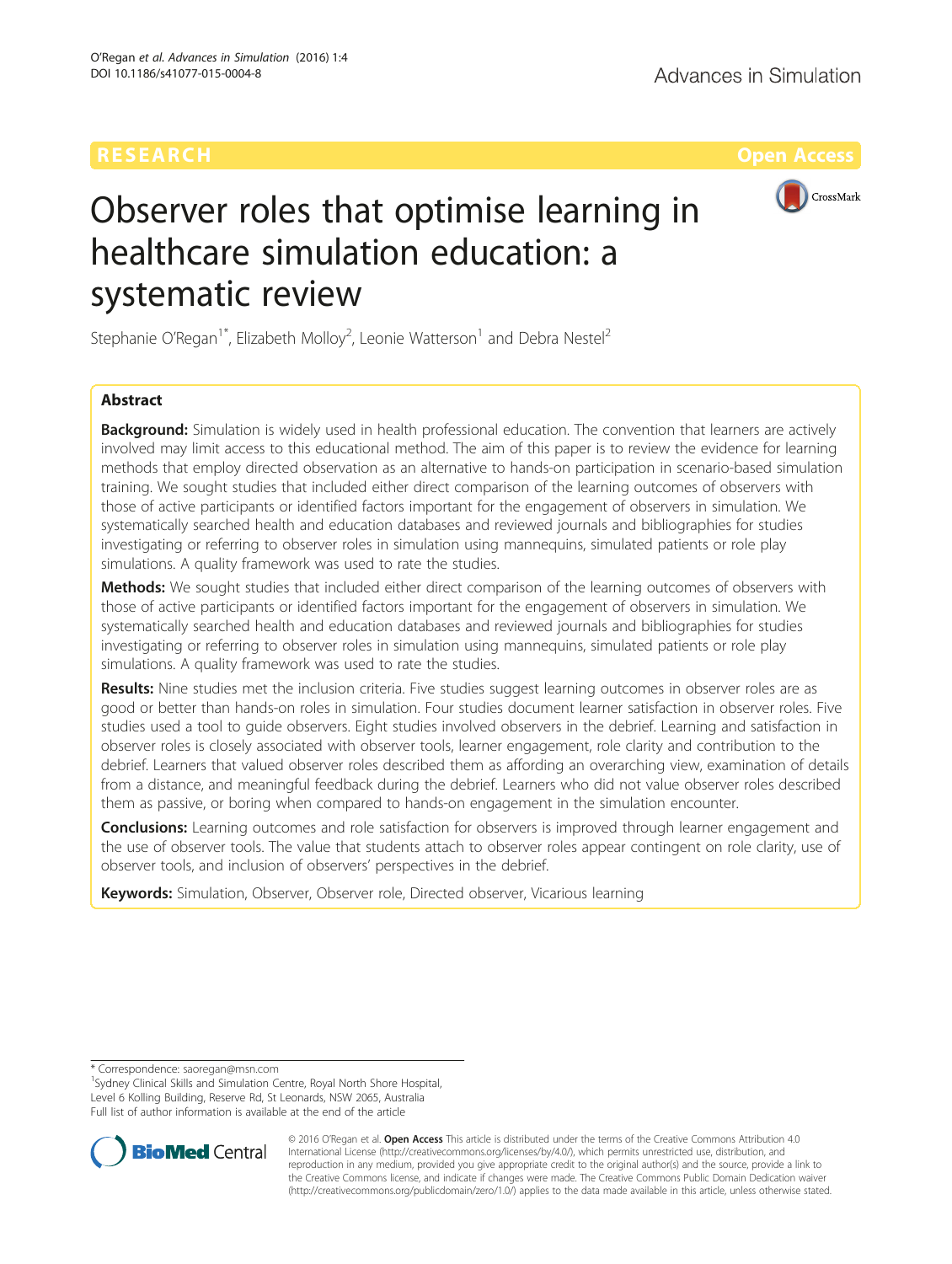### Background

There has not been a systematic review of the factors that promote learning in the observer roles in simulation. As more learners are allocated to observer roles there is an imperative to ensure that learning in this role is optimised. This review seeks to synthesise the factors that focus the observers' learning and satisfaction in the role and provide educators with guidance to employing observer roles within their simulations.

Simulation is an effective healthcare teaching strategy [[1\]](#page-8-0) and can improve knowledge, skills and behaviours when compared to traditional or no teaching [\[2\]](#page-8-0). Simulation conventionally enables learners to physically participate in realistic scenarios replicating real world practice and has been reported as an effective replacement for clinical hours for nursing students [[3\]](#page-8-0). Increasing demand, cohort numbers and access limitations, particularly in professional entry programs has resulted in innovative approaches for learners using simulation. These approaches include role modelling [\[4](#page-8-0), [5](#page-8-0)], peer and near-peer assisted learning [\[6](#page-8-0)–[8](#page-8-0)], and alternative instructional design methods whereby learners are actively directed to observe without hands-on participation [[9](#page-8-0)–[11](#page-8-0)]. We refer to this as the directed observer. When simulation is used appropriately, it improves learning outcomes [[2, 12](#page-8-0)]. However, the evidence supporting learning by observation is less clear.

This review presents evidence supporting directed observation as an educational method and features of this method that lead to positive educational outcomes.

The literature is not always clear on what constitutes observer roles. Here, observer roles are defined as two broad types. First, roles where the learner is external to the simulation. For example, the learner will be watching but not participating in the simulation, either within the simulation area or from an area removed from the simulation. Second, roles where the learner is given a role in the simulation that is not congruent with their professional one. For example, a nursing student could realistically be expected to perform the roles of medication nurse, bedside nurse or documentation nurse in their professional activities. However, they would not be a doctor, social worker or patient relative. In this paper, we describe these roles as 'in-scenario' observer roles. Further, observers are described as having a 'directed observer' role or a 'non-directed' role. A directed observer role would include a specific instructional briefing or use of an observer tool. A non-directed observer watches without specific guidance or objectives. The instructional briefing or observer tool contains information for the directed observer on specific learning objectives, behaviours or activities to consider, points for peer feedback or a checklist to measure against. These specifics would then form part of the debrief.

#### Methods

The search was conducted over five databases (Medline, Cinahl, PsycINFO, EmBase and ERIC) within a publication period of 1980 – July 2015 using 45 search terms and restricted to the English language. Hand searching of grey literature, journal contents and reference lists was also undertaken. The study population included any healthcare professional or student who participated in mannequin, simulated patient (actor) or role-play based simulations that included a specific observer role (Table 1). Studies selected included either direct comparison of the learning outcomes of observers with those of active participants following the simulation or identified the factors important for the engagement of observers in simulations and needed to identify their outcome measures and include changes in knowledge, skills, attitudes or behaviours of participants (Table [2](#page-2-0)) Specific exclusions included computer or virtual reality based simulations as the observer role was difficult to define, and specific task or skill training as the teaching methodology is different than case based scenarios. Video based learning and expert role

|  | Table 1 Search terms |  |
|--|----------------------|--|
|  |                      |  |

Multiprofession\*

| Population                | Intervention             | Outcome      |
|---------------------------|--------------------------|--------------|
| Nurs <sup>*</sup> or      | Simulation or            | Learn* or    |
| midwif* or                | Patient simulation or    | Knowledge or |
| Medic <sup>*</sup> or     | Manikin <sup>*</sup> or  | Skill* or    |
| doctor or                 | Mannequin* or            | Attitude* or |
| surgery or                | Simulated patient* or    | Behav*       |
| Allied health or          | Standardised patient* or |              |
| Physiotherap* or          | Standardized patient* or |              |
| Occupational therap* or   | Role play or             |              |
| Dental or                 | Actor or                 |              |
| Dentist* or               | Acting or                |              |
| Social work* or           | theatre                  |              |
| Respiratory therap* or    |                          |              |
| Dietet* or                | <b>AND</b>               |              |
| Paramedic <sup>*</sup> or | Observ* or               |              |
| Aboriginal torres strait  | Observ* role or          |              |
| islander health or        | Observational learn* or  |              |
| Indigen* or               | Vicarious learn* or      |              |
| Inter professional or     | Watching                 |              |
| Interprofessional or      |                          |              |
| Intra professional or     |                          |              |
| Intraprofessional or      |                          |              |
| Multi disciplin* or       |                          |              |
| Multidisciplin* or        |                          |              |
| Multi profession* or      |                          |              |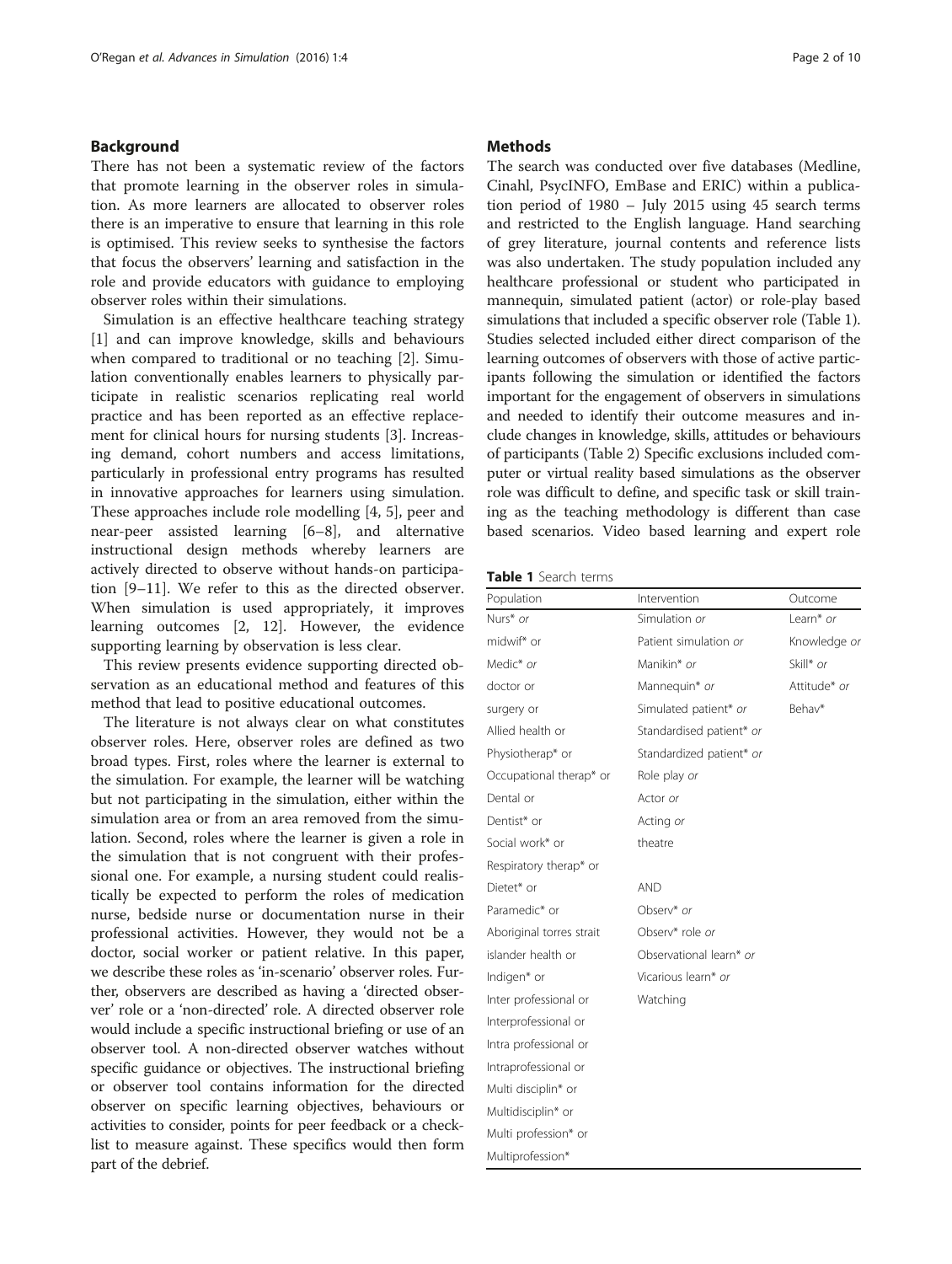<span id="page-2-0"></span>

| Inclusion/Exclusion Criteria |                                                                                                                                                                                                                |                                                                                                                                                                                                                       |  |  |
|------------------------------|----------------------------------------------------------------------------------------------------------------------------------------------------------------------------------------------------------------|-----------------------------------------------------------------------------------------------------------------------------------------------------------------------------------------------------------------------|--|--|
| Criterion                    | Inclusion                                                                                                                                                                                                      | Exclusion                                                                                                                                                                                                             |  |  |
| Population                   | Clinicians and students of any health profession                                                                                                                                                               | Non health professionals                                                                                                                                                                                              |  |  |
| Intervention                 | Undergoing a manneguin or simulated patient based<br>learning experience and                                                                                                                                   | Computer based, skill or part-task trainers, virtual reality, or cadaveric<br>simulation/simulators.                                                                                                                  |  |  |
|                              | • Examines the role of the observer<br>• Has an observer role defined as a learner within a scenario<br>not in a clinically congruent role or<br>· Has an observer role external to scenario participant roles | • Studies which do not explicitly examine the observer role.<br>• Observers who are not participating in the learning, for example<br>observers for the purpose of research study.<br>• Expert modelling for learning |  |  |
| Outcome measures             | • A direct or indirect change in knowledge, skills, attitudes<br>or behaviours                                                                                                                                 | • Description of behaviours without consideration of any changes<br>in learner behaviour                                                                                                                              |  |  |
| Citations                    | Peer reviewed papers in the english language from 1980 to<br>October 4 <sup>th</sup> 2014.                                                                                                                     | • Non peer reviewed publications e.g thesis or reports<br>• Descriptive papers<br>• Published texts or books                                                                                                          |  |  |

modelling were also excluded, as there is no comparison of hands-on and observer roles (Table 2).

#### Results

Nine studies were selected from the 5469 potential papers identified using the PRISMA process [\[13\]](#page-8-0) (Fig. 1). The studies are summarised in Table [3.](#page-3-0) The included studies used quantitative, qualitative and mixed methods. A modified version of Buckley's quality indicators, devised for assessment of quantitative, qualitative and mixed methods studies was selected as the quality assessment tool [[14](#page-8-0)]. These 11 quality indicators relate to the appropriateness of study design, conduct, results analysis and conclusions and are not biased towards any particular research methodology (Table [4](#page-5-0)).

Two reviewers (SO, EM) rated the quality of the studies with an inter-rater agreement of 0.94 across 99 data points. Seven studies meeting seven or more criteria as specified by Buckley, were considered high quality studies [[14](#page-8-0)]. There was a wide range of quality with scores from 3 to 11 out of a possible 11. Most common problems encountered were with data completeness, control for confounders, study replicability and addressing ethical issues. Two studies, Stegmann [[15](#page-8-0)] and Thidemann, [[16](#page-8-0)] met all 11 criteria. Two studies, Lau [[17](#page-8-0)] and Stiefel, [[18](#page-8-0)] met six or less criteria. Rater differences are shown in the table as two scores, with the lowest total score reported where there was a discrepancy (Table [4](#page-5-0)).

To provide composite data the nine included studies were examined using categories adapted from Cook et al [[2\]](#page-8-0). There were a total of 1203 participants across the nine studies with the majority of studies focusing on undergraduate students in nursing  $(n = 527)$  and medicine ( $n = 484$ ). There was one interprofessional study involving practising clinicians across four disciplines [\[19](#page-8-0)]. Five studies used mannequin-based simulations [[11, 16](#page-8-0), [20](#page-8-0)–[22](#page-8-0)], two employed simulated patients [[15](#page-8-0), [18\]](#page-8-0), one

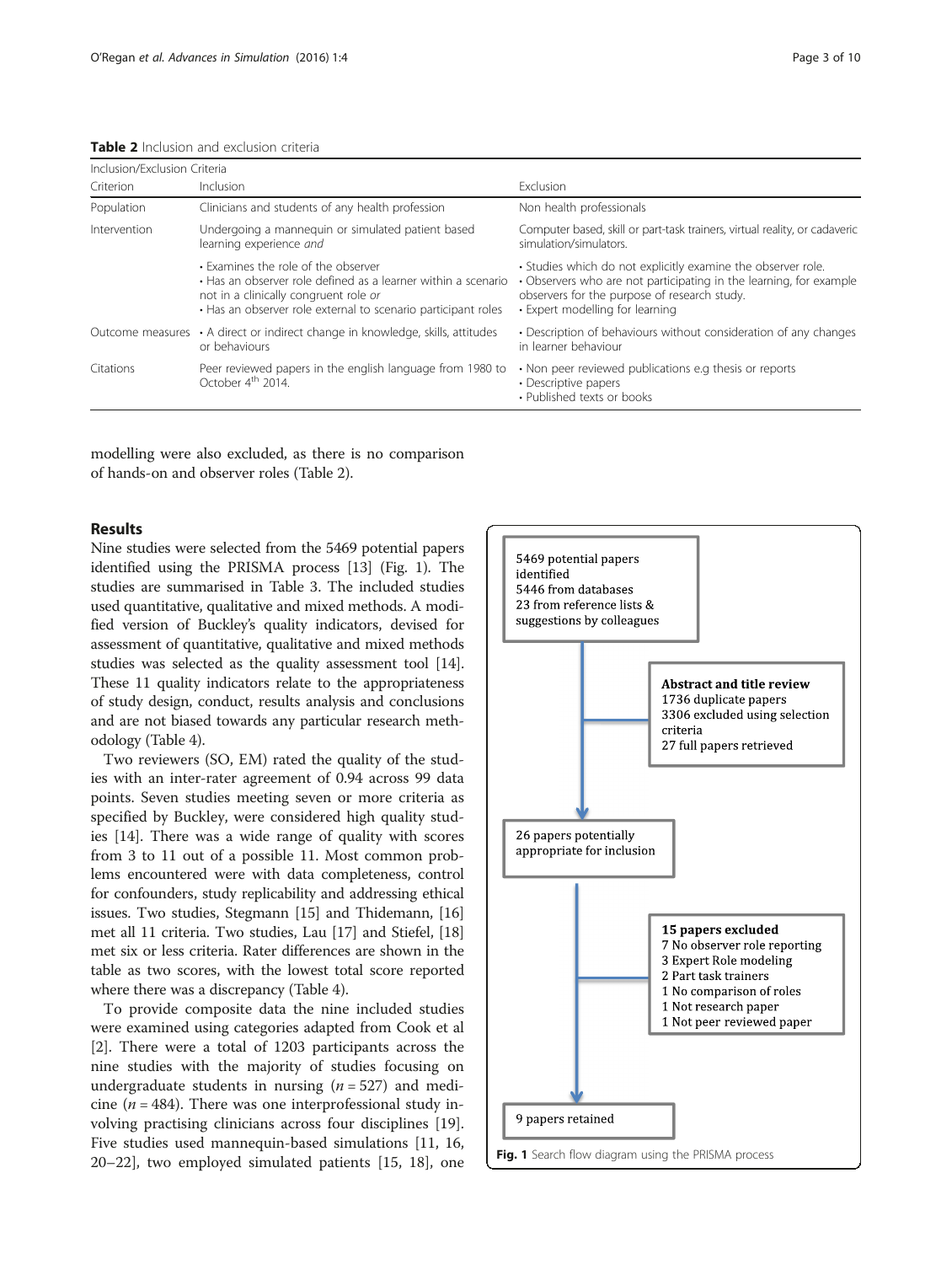# <span id="page-3-0"></span>Table 3 Summary of selected studies

| Reference                                                       | Research paradigm, design &<br>sampling <sup>a</sup>                                          | Participants                                                | Intervention                                                                                                                             | Learner Observation Style                                                           | Results                                                                                                         |  |  |
|-----------------------------------------------------------------|-----------------------------------------------------------------------------------------------|-------------------------------------------------------------|------------------------------------------------------------------------------------------------------------------------------------------|-------------------------------------------------------------------------------------|-----------------------------------------------------------------------------------------------------------------|--|--|
| Bell, Pascucci, Fancy,<br>Coleman, Zurakowski and<br>Meyer [24] | Mixed methods                                                                                 | Health professionals from<br>four disciplines ( $n = 192$ ) | Use of improvisational actors in<br>difficult conversations to teach                                                                     | Non-directed role: no use of<br>observational tool or verbal                        | No difference between observers<br>and hands on learners in:                                                    |  |  |
|                                                                 | Post-simulation survey design<br>with qualitative and quantitative<br>analysis                | Teaching faculty ( $n = 33$ )                               | communication and relational<br>skills to practicing health<br>professional                                                              | quidance reported                                                                   | perceived realism; usefulness of<br>actors; usefulness of scenarios;<br>and, opinions on non-actor role<br>play |  |  |
|                                                                 | Convenience sample                                                                            | Actors (SP) $(n = 10)$                                      |                                                                                                                                          |                                                                                     |                                                                                                                 |  |  |
|                                                                 |                                                                                               | Hands on participants<br>(47%)                              |                                                                                                                                          |                                                                                     |                                                                                                                 |  |  |
|                                                                 |                                                                                               | Observers (53 %)                                            |                                                                                                                                          |                                                                                     |                                                                                                                 |  |  |
| Harder, Ross and Paul [25]                                      | Ethnographic stud                                                                             | Bachelor of Nursing<br>students year 3 ( $n = 84$ )         | Role assignment within regular<br>simulation session with analysis of<br>experience and perceptions of<br>learning within different role | Non-directed role: no use of<br>observer tool or verbal<br>quidance reported        | Students preferred assignment to<br>nursing roles rather than observer<br>or non nursing role                   |  |  |
|                                                                 | Observational design with<br>focused interview and journal<br>review of selected participants | Participant/observation<br>$(n = 84)$ interview $(n = 12)$  | All participants experienced both<br>roles                                                                                               |                                                                                     | Structured role descriptions<br>positively affected learning<br>outcomes                                        |  |  |
|                                                                 | Volunteer sample                                                                              | journal review $(n = 4)$                                    |                                                                                                                                          |                                                                                     |                                                                                                                 |  |  |
| Hober and Bonnel [11]                                           | Qualitative                                                                                   | Bachelor of Nursing "senior"<br>students ( $n = 50$ )       | Immersive simulation scenarios<br>with students randomly assigned<br>to active or observer roles                                         | Directed observer role:<br>observer tool - educator<br>provided activity guidelines | Observer role beneficial, less<br>stressful                                                                     |  |  |
|                                                                 | Survey and interview design                                                                   | Observers $(n = 23)$                                        | All completed survey                                                                                                                     |                                                                                     | Use of a quided observer tool<br>useful                                                                         |  |  |
|                                                                 | Convenience sample                                                                            | hands on learners ( $n = 27$ )                              | Observers interviewed                                                                                                                    |                                                                                     | Able to reflect in action and on<br>action                                                                      |  |  |
| Kaplan, Abraham and Gary [27]                                   | Quantitative                                                                                  | Bachelor of Nursing "junior"<br>students ( $n = 92$ )       | Immersive simulation scenarios -                                                                                                         | Directed observer role:<br>observer tool -checklist                                 | No difference in knowledge                                                                                      |  |  |
|                                                                 | Randomised groups                                                                             | Observers $(n = 46)$                                        | participants self selected roles                                                                                                         |                                                                                     |                                                                                                                 |  |  |
|                                                                 | Convenience sample                                                                            | Scenario participants<br>$(n = 46)$                         | Unclear whether observers self<br>selected or were assigned                                                                              |                                                                                     | Limited as aggregated post<br>satisfaction survey data                                                          |  |  |
|                                                                 |                                                                                               |                                                             | Post scenario knowledge test and<br>satisfaction survey                                                                                  |                                                                                     |                                                                                                                 |  |  |
| Lau, Stewart and Fielding [22]                                  | Quasi experimental<br>randomised to roles                                                     | Medical students (bilingual)<br>year 1 ( $n = 160$ )        | Student role plays with<br>comparison of learning between<br>interpreter role play and observer<br>role                                  | Directed observer role:<br>observer tool -checklist                                 | Observers rated post knowledge<br>higher than learners in interpreter<br>role-play                              |  |  |
|                                                                 | Convenience sample                                                                            |                                                             | Self rated pre & post knowledge                                                                                                          |                                                                                     |                                                                                                                 |  |  |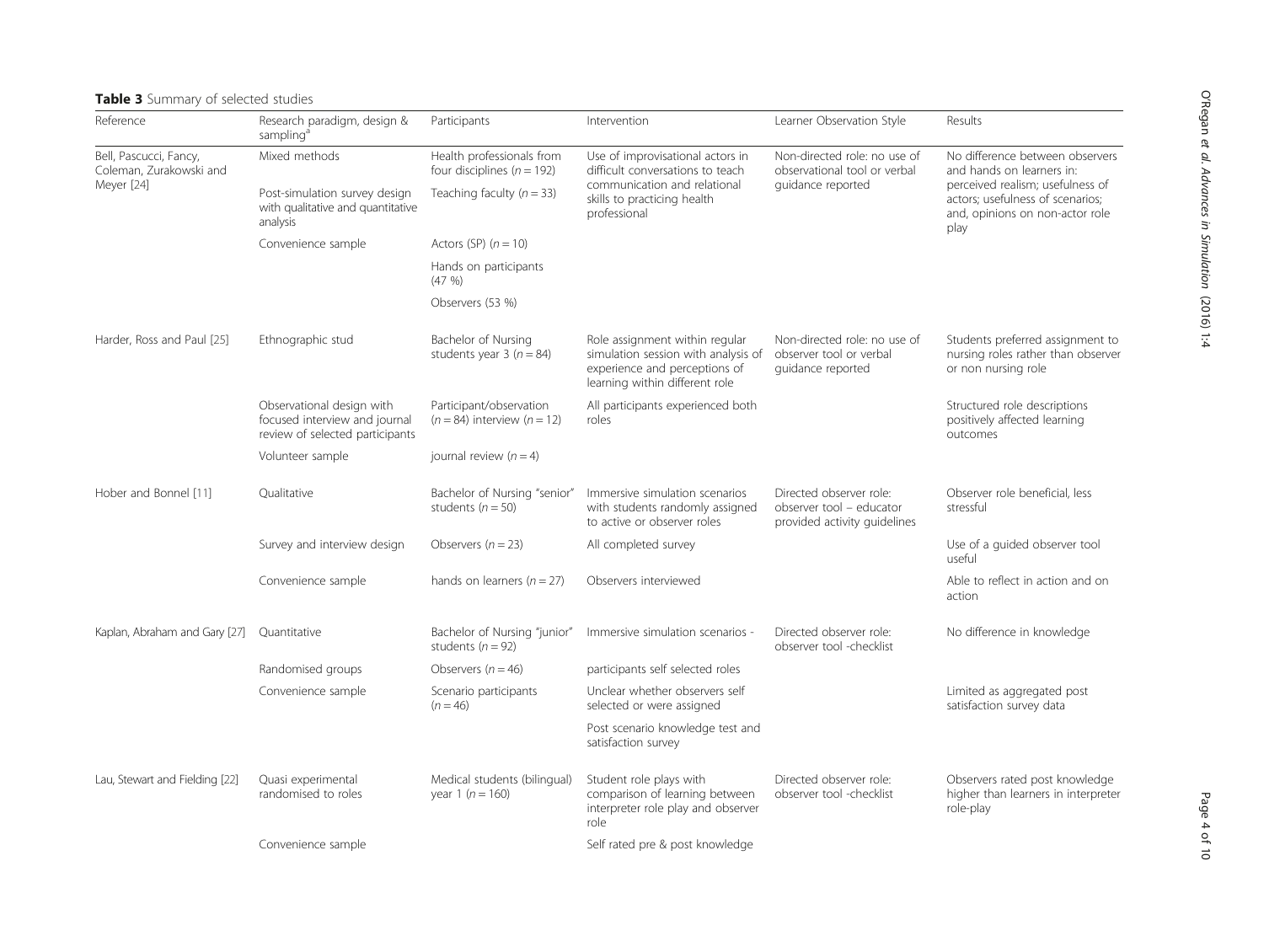|  |  |  |  | Table 3 Summary of selected studies (Continued) |
|--|--|--|--|-------------------------------------------------|
|--|--|--|--|-------------------------------------------------|

| Smith, Klaassen, Zimmerman                                      | Mixed methods with                                                       | Bachelor of Nursing "junior"                                  | Introduction of simulation year 1                                                                   | Non-directed role: no use of                                        | No significant difference in<br>learning outcomes, student<br>perceptions or peer evaluations                      |  |  |
|-----------------------------------------------------------------|--------------------------------------------------------------------------|---------------------------------------------------------------|-----------------------------------------------------------------------------------------------------|---------------------------------------------------------------------|--------------------------------------------------------------------------------------------------------------------|--|--|
| and Cheng [26]                                                  | increasing variables over three<br>years                                 | students                                                      | Introduction non nursing<br>participatory roles year                                                | observational tool or verbal<br>quidance reported                   |                                                                                                                    |  |  |
|                                                                 | Convenience sample                                                       | year 1 ( $n = 67$ )                                           | Introduction non participatory                                                                      |                                                                     |                                                                                                                    |  |  |
|                                                                 |                                                                          | year 2 $(n = 72)$                                             | observer roles year 3                                                                               |                                                                     |                                                                                                                    |  |  |
|                                                                 |                                                                          | year 3 ( $n = 85$ )                                           |                                                                                                     |                                                                     |                                                                                                                    |  |  |
|                                                                 |                                                                          | Note only the year 2 and 3<br>data were included in<br>review |                                                                                                     |                                                                     |                                                                                                                    |  |  |
| Stegmann, Pilz, Siebeck and                                     | Ouantitative                                                             | Medical students ( $n = 200$ )                                | Comparison of participatory role                                                                    | Non-directed and directed                                           | Observational learning (especially<br>if supported by observer script)<br>more effective than learning by<br>doing |  |  |
| Fischer [20]                                                    | Crossover design 2x2x2<br>pre-test post-test                             |                                                               | and observer role in simulated<br>patient scenario with and without<br>observation tool             | observer roles compared:<br>checklists and feedback scripts<br>used |                                                                                                                    |  |  |
| Stiefel, Bourguin, Layat,<br>Vadot, Bonvin and Berney<br>$[23]$ | Quantitative                                                             | Medical students (masters<br>level) $(n = 124)$               | Individual training with simulated<br>patient encounter                                             | Non-directed role: no use of<br>observer tool or verbal             | Measured outcomes no difference                                                                                    |  |  |
|                                                                 | Randomised into 2 group                                                  | Individual training $(n = 49)$<br>Group training $(n = 75)$   | Group training with simulated<br>patient encounter                                                  | quidance reported                                                   | Those who observed but did not<br>participate felt they did not meet                                               |  |  |
|                                                                 | Evaluation using instructor<br>rating scale and student<br>questionnaire | -participated in simulation<br>$(n = 14)$ observed $(n = 61)$ | Group training with observation<br>of simulated encounter                                           |                                                                     | their learning objectives as well<br>compared to the other 2 groups                                                |  |  |
|                                                                 | Convenience sample                                                       |                                                               |                                                                                                     |                                                                     |                                                                                                                    |  |  |
| Thidemann and Soderhamn<br>$[21]$                               | Quasi experimental                                                       | Bachelor of Nursing student<br>year 2 ( $n = 144$ )           | Immersive mannequin simulation<br>with random allocation to groups                                  | Directed observer role:<br>observer tool with specific task         | Post-test scores higher in all<br>groups independent of rol                                                        |  |  |
|                                                                 | Pre - and post-simulation<br>knowledge test and student<br>questionnaire |                                                               | Four volunteers within each<br>group allocated to participatory<br>and in scenario observer roles - | focus                                                               | More satisfaction with nurse role                                                                                  |  |  |
|                                                                 | Convenience sample over two<br>consecutive years                         |                                                               | remainder observers ( $n = 72$ )                                                                    |                                                                     |                                                                                                                    |  |  |

<sup>a</sup>as attributed by author where available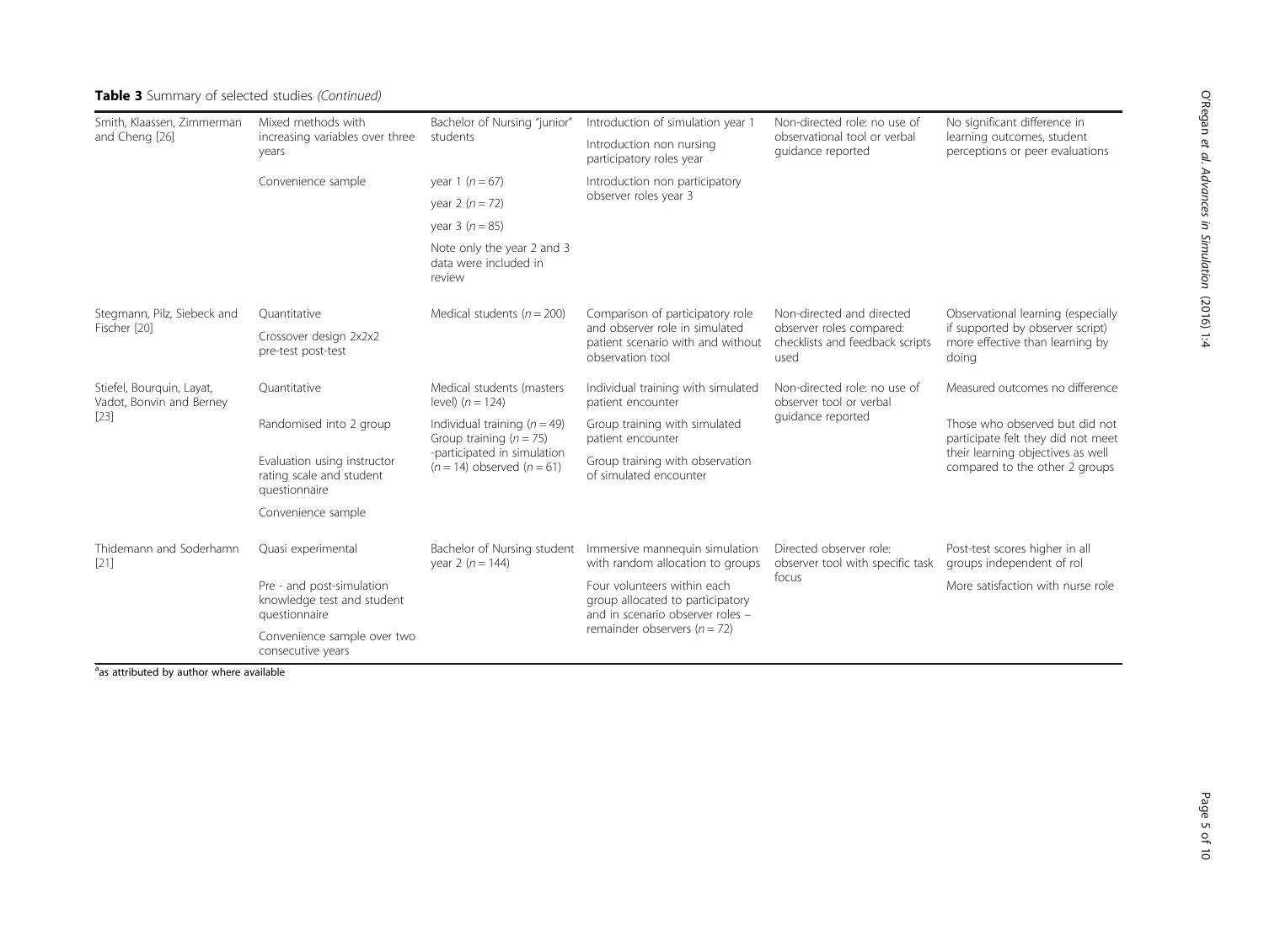| Criteria (Yes, No, Unclear)                                                                    | Bell | Harder | Hober | Kaplan | Lau          | Smith | Stegmann | Stiefel | Thidemann |
|------------------------------------------------------------------------------------------------|------|--------|-------|--------|--------------|-------|----------|---------|-----------|
| Note: rater disagreement shown as two scores                                                   |      |        |       |        |              |       |          |         |           |
| Clear research question                                                                        | U    | Υ      | Υ     | Υ      |              |       | Υ        | U       | Υ         |
| Subject group appropriate for study                                                            | Υ    | Y      | Υ     | Y      | Υ            |       | Υ        |         | Υ         |
| Reliable and valid methods (qualitative or quantitative) used                                  | ٧    | Υ      | Υ     | Y      | Y/U          | Y     | Υ        |         | Υ         |
| Completeness of data (drop out, questionnaire response rate >60 %,<br>attrition rate $<$ 50 %) | Y    | Υ      | Υ     | Y      | N            | N     | Υ        | Ν       | Υ         |
| Controlled for confounders or acknowledged if non RCT design                                   | N    | U/N    | N     | U/N    | U            | N     | Υ        |         | Υ         |
| Statistical and other analysis methods appropriate                                             | ٧    | Υ      | Y     | Υ      | Υ            |       | Υ        | $\vee$  | $\vee$    |
| Data justifies the conclusions drawn                                                           | γ    | Υ      | Y     | Υ      | $\mathsf{N}$ |       | Υ        | U/N     | Υ         |
| Study could be replicated                                                                      | Y/U  | Y      | Y     | Υ      | $\cup$       | N/U   | Υ        |         | Y         |
| Prospective study                                                                              | Υ    | Υ      | Y     | Υ      | Υ            |       | Υ        | ٧       | Υ         |
| Relevant ethical issues addressed                                                              |      | Y      | Y     | N      | U            | Υ     | Υ        |         | Υ         |
| Triangulation of data                                                                          | Υ    | Υ      | Υ     | Y      | N            | Υ     | Υ        | N       | Υ         |
| Total Score/11 (lowest score reported)                                                         |      | 10     | 10    | 9      | 3            | 8     | 11       | 5       | 11        |

<span id="page-5-0"></span>Table 4 Study ratings using Buckley's (modified) criteria

an actor [\[19](#page-8-0)], and one study involved role-play by the participant group [[17\]](#page-8-0) (Table [5](#page-6-0)).

Eight of the nine studies compared knowledge, skills, attitudes or behaviours between the hands-on role and the observer role [\[11, 15, 17, 18, 20](#page-8-0)–[22](#page-8-0)]. Six studies used a pre and post-test design, three of which were selfassessment of improvement in knowledge and/or skills [[17](#page-8-0)–[19](#page-8-0)] and three studies tested knowledge [[15](#page-8-0), [16, 21](#page-8-0)]. Two studies examined knowledge in a post-test only design [\[22](#page-8-0)] one of which was a self-assessment [\[20](#page-8-0)]. Outcomes included knowledge (six), 'non-technical skills' (eight), technical skills (three), attitudes (two) and behaviours (one).

Four studies found no difference in outcomes between the hands-on learners and the observers [[11, 16, 19, 22](#page-8-0)]. Two studies reported superior outcomes in the handson group [\[18, 20\]](#page-8-0) and one study reported better outcomes in the observer group [\[15](#page-8-0)]. The study that found superior outcomes for the observer group and three of the four studies that found no difference in outcomes between the hands-on and observer groups [[15](#page-8-0)–[17, 22](#page-8-0)] incorporated an observer tool to guide the observer group. Neither study that demonstrated superior outcomes by the hands-on learners employed an observer tool [[18, 20](#page-8-0)].

Six studies considered the perceived value of the hands-on learner and observer roles to the participants. Two studies reported that participants valued the handson roles more than the observer role [[18](#page-8-0), [20\]](#page-8-0), one study highly valued the observer role [[16\]](#page-8-0) and three studies reported no difference in the value of the roles [[11, 19](#page-8-0), [22\]](#page-8-0). Two of the three studies with no value difference in roles [\[11](#page-8-0), [22\]](#page-8-0), and the study that valued the observer role highly [[16](#page-8-0)] used an observer tool. The study that valued the hands-on roles higher did not employ an observer tool for the observer group [\[18](#page-8-0)]. The observer tools included performance checklists [\[15](#page-8-0), [17, 22](#page-8-0)], feedback or observation guides [[11, 15](#page-8-0)], or observer role instructional briefing [[16\]](#page-8-0). All studies except Bell [[23](#page-8-0)] documented including observers in the post simulation debrief or feedback.

# Discussion

We sought reported factors that contribute to the optimisation of learning in the observer role. It is clear from this review that the use of observer tools to focus the observer and role clarity are strongly associated with role satisfaction and learning outcomes in observer roles. This finding is supported by Bandura's social learning theory and Kolb's experiential learning cycle and we propose that these form the basis of the directed observer role.

One of the outstanding findings from this review is the association of observer tools with both satisfaction and equal if not better, learning outcomes in observer roles. The use of these tools may move observers from simply watching to actively observing. The activation of observers allows those in that role to experience the satisfaction and learning normally associated with handson experience. Simulation is described by Dieckmann et al as a social practice where people interact with each other in a goal orientated fashion [\[24](#page-8-0)]. The observer tool provides this necessary goal orientation for observer roles. Directed observers are focused on the learning objectives of the simulation.

This is explained by Bandura's social learning theory, which proposes that virtually all learning acquired experientially could also be acquired on "a vicarious basis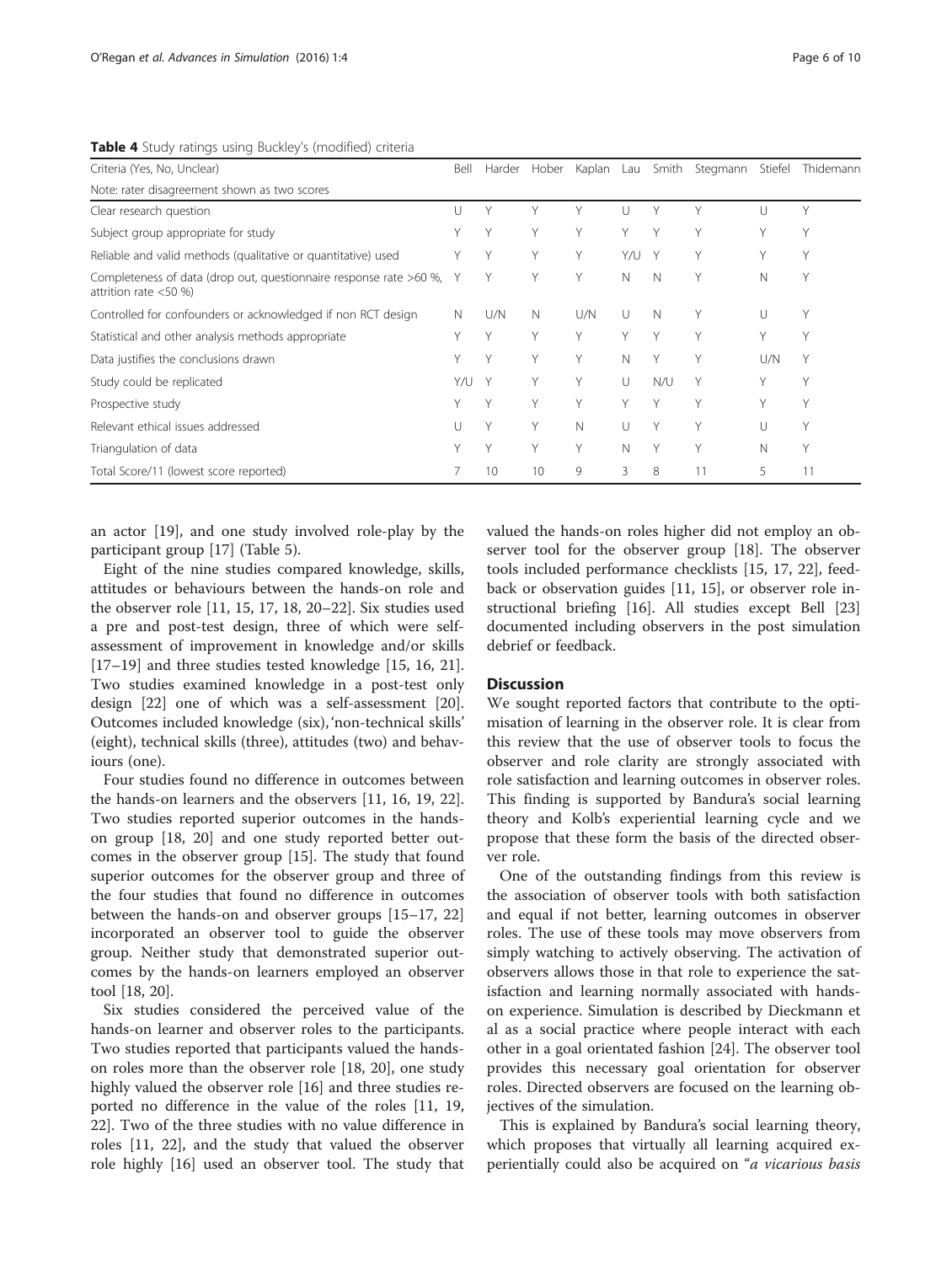<span id="page-6-0"></span>Table 5 Characteristics of included studies

| Study Characteristics                                          | <b>Studies</b> | Number of Number of<br>Participants |
|----------------------------------------------------------------|----------------|-------------------------------------|
| All studies                                                    | 9              | 1203                                |
| Study participants                                             |                |                                     |
| Medical students                                               | 3              | 484                                 |
| Nursing students                                               | 5              | 527                                 |
| Practicing clinicians                                          | 1              |                                     |
| Physician                                                      |                | 43                                  |
| Nurse                                                          |                | 114                                 |
| "Psychosocial clinicians"                                      |                | 20                                  |
| Medical interpreter                                            |                | 14                                  |
| Study settings                                                 |                |                                     |
| Mannequin based simulation (high fidelity<br>simulation - HFS) | 5              | 527                                 |
| Simulated patient (SP)                                         | 2              | 324                                 |
| Actor (improvisation rather than scripted SP)                  | 1              | 192                                 |
| Role play by participant group                                 | 1              | 160                                 |
| Study design                                                   |                |                                     |
| Post test only (Knowledge)                                     | 1              | 92                                  |
| Pre-test/post-test 1 group                                     | 1              | 157                                 |
| Pre-test/post-test 2 groups                                    | 2              | 344                                 |
| Self-assessment pre-test and post-test                         | 3              | 476                                 |
| Self-assessment post-test only                                 | 1              | 84                                  |
| Observer role allocation                                       |                |                                     |
| Randomised                                                     | 5              | 643                                 |
| Self allocation                                                | 1              | 84                                  |
| Unclear                                                        | 2              | 284                                 |
| Outcome                                                        |                |                                     |
| Knowledge                                                      | 6              | 869                                 |
| Skills - technical                                             | 3              | 441                                 |
| Skills - non technical                                         | 8              | 1059                                |
| Attitudes                                                      | 2              | 134                                 |
| Behaviours                                                     | 1              | 84                                  |
| Learning outcomes by role                                      |                |                                     |
| Participatory role better than observer                        | 2              | 208                                 |
| Observer role better than participatory                        | 1              | 200                                 |
| No difference                                                  | 4              | 588                                 |
| Satisfaction by role                                           |                |                                     |
| Participatory role more valued than observer                   | 2              | 208                                 |
| Observer role more valued than participatory                   | 1              | 144                                 |
| No difference in value                                         | 3              | 334                                 |
| Observational tool used                                        | 6              | 803                                 |
| Debriefing/feedback                                            |                |                                     |
| Observer led pairs                                             | 1              | 200                                 |
| Faculty led group debrief                                      | 7              | 811                                 |
| Feedback guide                                                 | 1              | 200                                 |

through observation of other people's behaviour and its consequences for them" [\[25\]](#page-8-0). Through observation learners can build behaviours without trial and error, experience emotions by watching others and resolve fears through other's experience. Bandura describes this as a process of attention, retention, reproduction and motivation [\[25\]](#page-8-0). Bethards reports on a program where "simulation experiences are designed around the observer role using the four component processes of Bandura's observa-tional learning construct" [\[26\]](#page-8-0). They postulate that this provides all their learners, regardless of role, the same opportunities to achieve the learning objectives [[26](#page-8-0)].

Vicarious learning requires active listening, reflective thinking and situational engagement [[27\]](#page-8-0). Nehls describes this in the context of narratives; lived experiences shared for the purpose of learning [[27\]](#page-8-0). The addition of "active watching" to Nehls' definition fits well in the simulation context. In a review of vicarious learning, Roberts concludes that vicarious learning occurs during story telling and discourse, and may require a teacher to help find meaning [\[28](#page-8-0)]. In the context of scenario-based simulation the story is the scenario or case; active listening and watching is engaged with the use of tools or tasks and the reflective facilitated discussion is the debriefing. It seems important that for optimal learning to occur, observers be engaged in all aspects including the debrief.

Experiential learning is viewed as fundamental to simulation and clinical practice [\[29, 30](#page-8-0)] and the theoretical foundations of simulation are commonly described in terms of Kolb's experiential learning cycle [\[29\]](#page-8-0). Kolb proposes a cycle of concrete experiences which on reflection are distilled into abstract concepts that can then provide the basis for future actions and further testing [[31\]](#page-9-0). Kolb stresses that this is an unending cycle and educators need to be aware that learners have a preference for, and may enter at different stages of the experiential learning cycle, but need to be moved through the entire process. A dangerous presumption for educators and learners alike is that concrete experience requires handson participation. Vicarious learning theory and Kolb's experiential learning cycle form the theoretical basis for directed observation.

It seems that observers with the appropriate tools can benefit vicariously from the experience of the hands-on learners. Simulation is a facsimile of the clinical environment so the findings here may also translate to observation in similar clinical practice situations. This directed observer role is different to indirect workplace learning described by Le Clus, where the emphasis is on observers seeking learning to meet their personal needs [\[32](#page-9-0)]. However, the concept of observer learning as a social practice aligns with both [\[24](#page-8-0), [32\]](#page-9-0).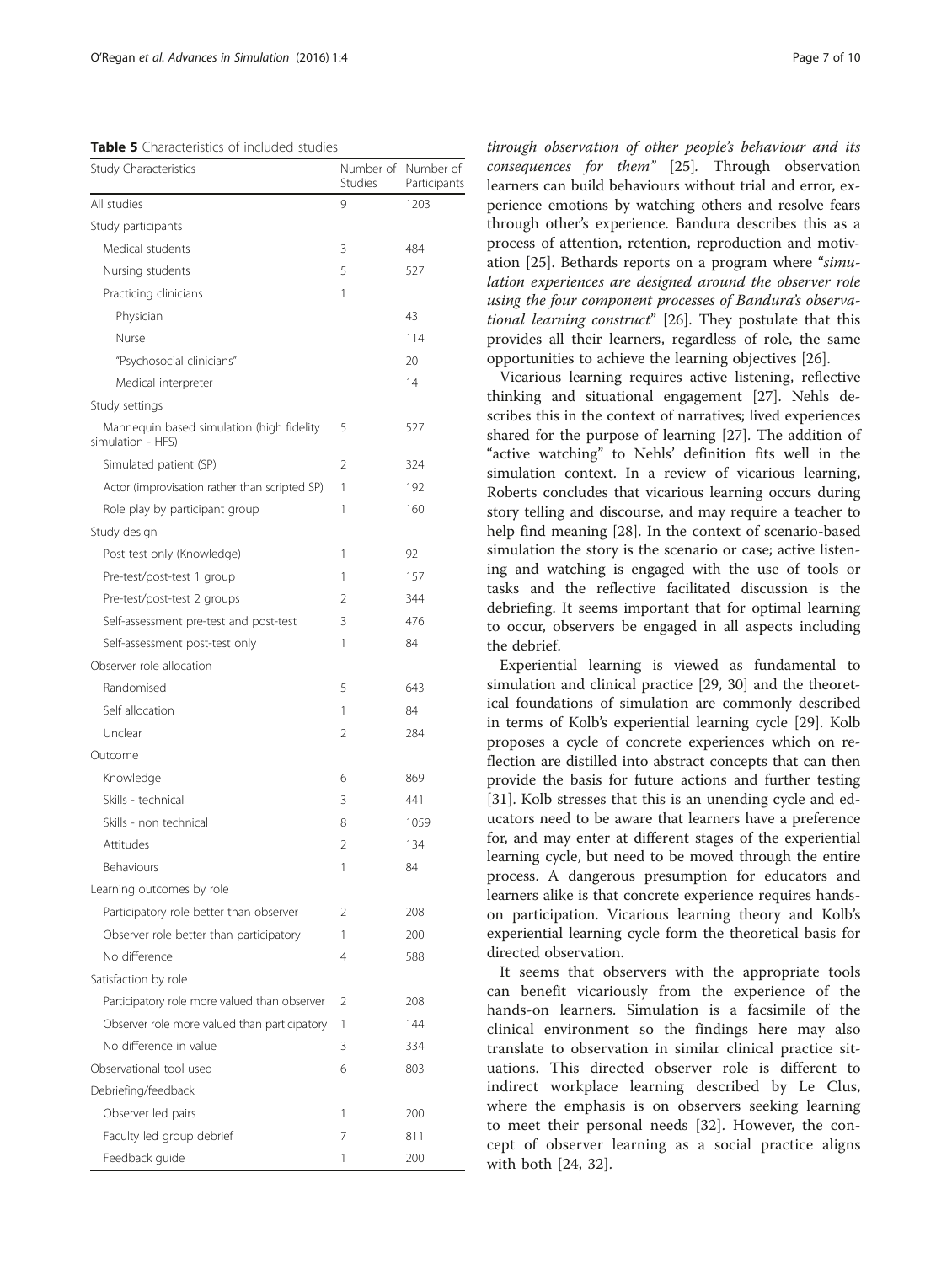Stegmann reports better outcomes from observers preparing to provide feedback than those completing a checklist or in a hands-on role [\[15](#page-8-0)]. The impending 'debrief' where observers have an expectation that they will be asked to contribute their opinions about the encounter may sharpen the focus of their observations. Bandura describes this as an external motivator [[25](#page-8-0)]. This 'heightened state' may mean observers are more likely to engage in standards of practice required for the simulation (for example, measures of good communication) and consider how the simulation participant's performance measures up to this standard. Thidemann used reporting on standards of practice in her directed observer role guidelines [[16](#page-8-0)].

The learners who did not value observer roles as highly as a hands-on role described observer roles as passive, or boring [\[20](#page-8-0)]. They were not fully engaged in the learning process. Emotional engagement in simulation is connected to the feeling of relevance of the scenario to the goals of the session [[24](#page-8-0)]. Lack of goal direction may have prevented observer engagement. It is not clear whether there is an optimal level of activation for learning in observer roles or whether it differs between learners. Learners that valued observer roles described it as being less stressful and providing them the opportunity to see the big picture, examine details from a distance, and provide meaningful feedback to the team [[11\]](#page-8-0). Stress decompression, a feature of debriefing frameworks, is necessary for reflection [\[30](#page-8-0), [33](#page-9-0)].

The ability to reflect is important in the provision of feedback. An understanding of performance requirements and a judgement regarding the observed performance and its relationship to the standard is required before bridging strategies can be formulated [\[34\]](#page-9-0). In directed observer roles, information was provided in the form of the observer tool (e.g. checklist) defining the standards and/or objectives for the learners. The directed observers were able to use these tools to observe, reflect upon and formulate their peer feedback for the debrief.

In-scenario observers, that is non-clinical or other professional roles within the scenario, reported that lack of scripts or clear direction detracted from the act of observation because of anxiety regarding role performance requirements [\[20](#page-8-0)]. These aspects of role fidelity have been identified as a barrier to student satisfaction with role play [[35\]](#page-9-0). The other studies that used non-clinical or other non-congruent professional roles viewed these learners as hands-on participants and did not include specific findings for these inscenario observer roles [\[17](#page-8-0), [20, 21\]](#page-8-0). Thidemann commented that the nursing roles in their scenarios were the most preferred roles [\[16](#page-8-0)]. The lack of clarity in the separation between professionally congruent and incongruent hand-on roles in these studies prevents drawing any real conclusions from the data. In a report of a large study for the National League of Nurses Jefferies and Rizzola<sup>1</sup> concluded that whilst knowledge and self-confidence were unrelated to role allocation, there was a perceived lack of collaboration in the observer role and there was a responsibility for educators to provide structure for this to occur [[9](#page-8-0)].

While learners have assessed the value of observer roles, there has not been a published assessment of the value placed upon observer roles in simulation by educators or facilitators. Use of observer tools or activities and the active involvement of observers in the post-scenario debrief could be considered an indirect indication of the value educators place on learning in observer roles.

It is also unclear as to whether there is a group of learners better suited to learning through observation than learning through hands-on participation in the simulation. Whilst most of the studies used role allocation, one study [[20\]](#page-8-0) had a portion of study participants who either self allocated or worked through the case as a group without assigned roles. There was confusion amongst the students in this study as to which roles were considered to be observers; for example some students viewed the documentation nurse as an observer role while others viewed it as a hands-on role. No studies examined whether self-allocation to roles would result in better learning outcomes. The reasons behind self-allocation were also not examined and may be worthy of further study.

An important area for further study includes establishing educator perceived value of observational roles, and the potential impact of these perceptions on simulation education design and orientation of learners to roles within the scenarios. Activation and emotional engagement in the observer role has also not been explored, and provides future research potential.

### Limitations

This review examines one small area of observational learning within scenario-based simulation. Skills training, which is often taught in groups was not included. Also excluded were non peer-reviewed reports, including a major study of more than 400 nurses [\[9](#page-8-0)]. This report did however inform the discussion. We also narrowly defined simulation modalities excluding virtual reality simulations where there is even more blurring of boundaries between hands-on participants and observer roles. In some studies it was unclear how the authors defined the in-scenario roles. Reporting of observer roles was in some cases a secondary finding. Lack of clarity may have biased findings. The small number of included papers also limits the conclusions.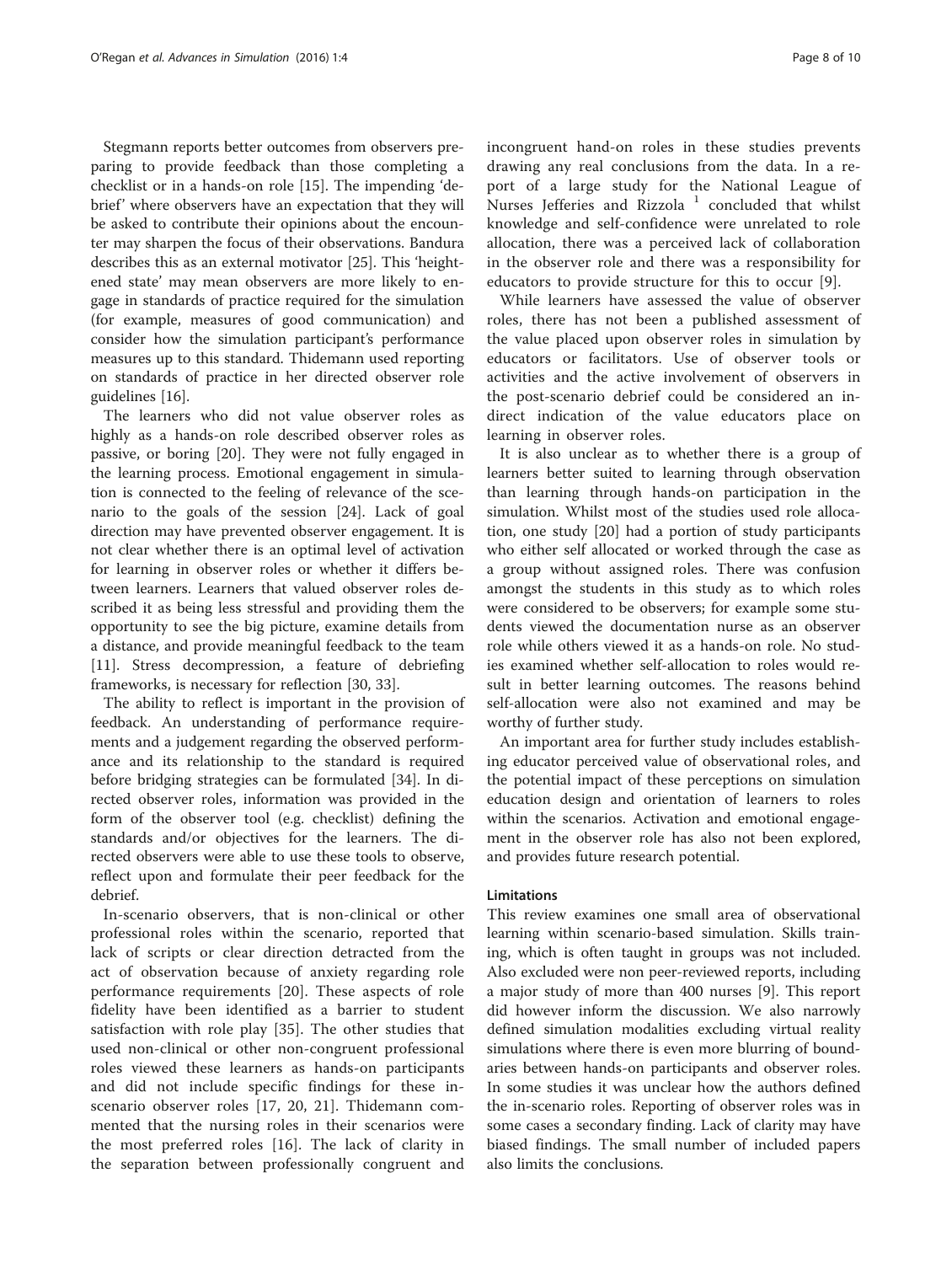## <span id="page-8-0"></span>Conclusion

Learning outcomes for participants and observers in simulation can have value if all roles involve active learning either through hands-on roles within the simulation, or through use of tools to facilitate active observer learning. The value that students attach to observer roles seems to be related to the value educators place on them as evidenced through role briefing, use of observer tools to hone judgement of performance compared to standards, and inclusion of observers' perspectives in debriefing.

#### **Endnotes**

<sup>1</sup>This study was not included, as it did not meet the inclusion criteria of peer-reviewed publication however the findings are important and inform the discussion (see study limitations).

#### Competing interests

Stephanie O'Regan declares she has no competing financial or other interests.

Elizabeth Molloy declares she has no competing financial or other interests Leonie Watterson declares she has no competing financial or other interests Debra Nestel is the Editor in Chief of Advances in Simulation. She has no other competing interests.

#### Authors' contributions

SO conceived the study, drafted the study design, search protocol, conducted the search, selected the included studies, participated in the study ratings and drafted the manuscript. EM refined the study design and search protocol, participated in the study rating, helped draft the manuscript and contributed to the background literature. LW helped draft the manuscript and contributed to the background literature. DN refined the study design and search protocol, helped draft the manuscript and contributed to the background literature. All authors read an approved the final manuscript.

#### Acknowledgements

There are no other acknowledgments to be made for this manuscript. The authors received no external funding for the data collection or preparation of this manuscript.

#### Author details

<sup>1</sup>Sydney Clinical Skills and Simulation Centre, Royal North Shore Hospital, Level 6 Kolling Building, Reserve Rd, St Leonards, NSW 2065, Australia. <sup>2</sup>Health Professions Education and Educational Research (HealthPEER), Faculty of Medicine, Nursing and Health Sciences, Monash University, Building 13C, Office G09, Clayton Campus, Victoria 3800, Australia.

#### Received: 30 July 2015 Accepted: 18 December 2015 Published online: 11 January 2016

#### References

- 1. Issenberg BS, McGaghie WC, Petrusa ER, Lee Gordon D, Scalese RJ. Features and uses of high-fidelity medical simulations that lead to effective learning: a BEME systematic review. Med Teach. 2005;27(1):10–28.
- 2. Cook DA, Hatala R, Brydges R, Zendejas B, Szostek JH, Wang AT, et al. Technology-enhanced simulation for health professions education: a systematic review and meta-analysis. JAMA. 2011;306(9):978–88.
- 3. Hayden JK, Smiley RA, Alexander M, Kardong-Edgren S, Jeffries PR. The NCSBN National Simulation Study: a longitudinal, randomized, controlled study replacing clinical hours with simulation in prelicensure nursing education. J Nur Reg. 2014;5(S2):s4–s41.
- 4. LeFlore JL, Anderson M, Michael JL, Engle WD, Anderson J. Comparison of self-directed learning versus instructor-modeled learning during a simulated clinical experience. Sim Healthcare. 2007;2(3):170–7.
- 5. LeFlore JL, Anderson M. Effectiveness of 2 methods to teach and evaluate new content to neonatal transport personnel using high-fidelity simulation. J Perinat Neonat Nurs. 2008;22(4):319–28.
- 6. Nestel D, Kidd J. Peer assisted learning in patient-centred interviewing: the impact on student tutors. Med Teach. 2005;27(5):439–44.
- 7. Field M, Burke JM, McAllister D, Lloyd DM. Peer-assisted learning: a novel approach to clinical skills learning for medical students. Med Educ. 2007; 41(4):411–8.
- 8. Ladyshewsky R. Building competency in the novice allied health professional through peer coaching. J Allied Health. 2010;39(2):e77–82.
- Jeffries P, Rizzola MA. Designing and implementing models for the innovative use of simulation to teach nursing care of ill adults and children: a national, multi-Site, multi-method study. 2006. National League for Nursing.
- 10. Ertmer PA, Strobel J, Cheng X, Chen X, Kim H, Olesova L, et al. Expressions of critical thinking in role-playing simulations: comparisons across roles. J Comput in High Educ. 2010;22(2):73–94.
- 11. Hober C, Bonnel W. Student perceptions of the observer role in high-fidelity simulation. Clin Sim Nurs. 2014;10(10):507–14.
- 12. McGaghie WC, Issenberg SB, Petrusa ER, Scalese RJ. A critical review of simulation-based medical education research: 2003-2009. Med Educ. 2010; 44(1):50–63.
- 13. Moher D, Liberati A, Tetzlaff J, Altman D. Preferred reporting Items for systematic reviews and meta-analyses: the PRISMA statement. PLoS Med. 2009;6(6):e1000097.
- 14. Buckley S, Coleman J, Davison I, Khan KS, Zamora J, Malick S, et al. The educational effects of portfolios on undergraduate student learning: A Best Evidence Medical Education (BEME) systematic review. BEME Guide No. 11. Med Teach. 2009;31(4):302.
- 15. Stegmann K, Pilz F, Siebeck M, Fischer F. Vicarious learning during simulations: is it more effective than hands-on training? Med Educ. 2012; 46(10):1001–8.
- 16. Thidemann IJ, Soderhamn O. High-fidelity simulation among bachelor students in simulation groups and use of different roles. Nurs Educ Today. 2013;33(12):1599–604.
- 17. Lau KC, Stewart SM, Fielding R. Preliminary evaluation of "interpreter" role plays in teaching communication skills to medical undergraduates. Med Educ. 2001;35(3):217–21.
- 18. Stiefel F, Bourquin C, Layat C, Vadot S, Bonvin R, Berney A. Medical students' skills and needs for training in breaking bad news. J Cancer Educ. 2013; 28(1):187–91.
- 19. Bell SK, Pascucci R, Fancy K, Coleman K, Zurakowski D, Meyer EC. The educational value of improvisational actors to teach communication and relational skills: perspectives of interprofessional learners, faculty, and actors. Patient Educ Counsel. 2014;96(3):381–8.
- 20. Harder N, Ross CJM, Paul P. Student perspective of role assignment in highfidelity simulation: an ethnographic study. Clin Sim Nurs. 2013;9(9):e329–e34.
- 21. Smith KV, Klaassen J, Zimmerman C, Cheng AL. The evolution of a highfidelity patient simulation learning experience to teach legal and ethical issues. J Prof Nurs. 2013;29(3):168–73.
- 22. Kaplan BG, Abraham C, Gary R. Effects of participation vs. observation of a simulation experience on testing outcomes: implications for logistical planning for a school of nursing. Int J Nurs Educ Scholarship. 2012;9(1) doi[:10.1515/1548-923X.2398.](http://dx.doi.org/10.1515/1548-923X.2398)
- 23. Sanders A, Bellefeuille P, van Schaik S. Emotional impact of active versus observational roles during simulation learning. Sim Healthcare; 2013;8(6) p. 589.
- 24. Dieckmann P, Gaba D, Rall M. Deepening the theoretical foundations of patient simulation as social practice. Sim Healthcare. 2007;2(3):183–93.
- 25. Bandura A. Social Learning Theory. New York City: General Learning Press; 1971.
- 26. Bethards ML. Applying social learning theory to the observer role in simulation. Clin Sim Nurs. 2014;10(2):e65–e9.
- 27. Nehls N. Narrative Pedagogy: Rethinking nursing education. J Nurs Educ. 1995;35(5):204–10.
- 28. Roberts D. Vicarious learning: a review of the literature. Nurs Educ Pract. 2010;10(1):13–6.
- 29. Stocker M, Burmester M, Allen M. Optimisation of simulated team training through the application of learning theories: a debate for a conceptual framework. BMC Med Educ. 2014;14:69.
- 30. Rudolph JW, Simon R, Raemer DB, Eppich WJ. Debriefing as formative assessment: closing performance gaps in medical education. Acad Emerg Med. 2008;15(11):1010–6.